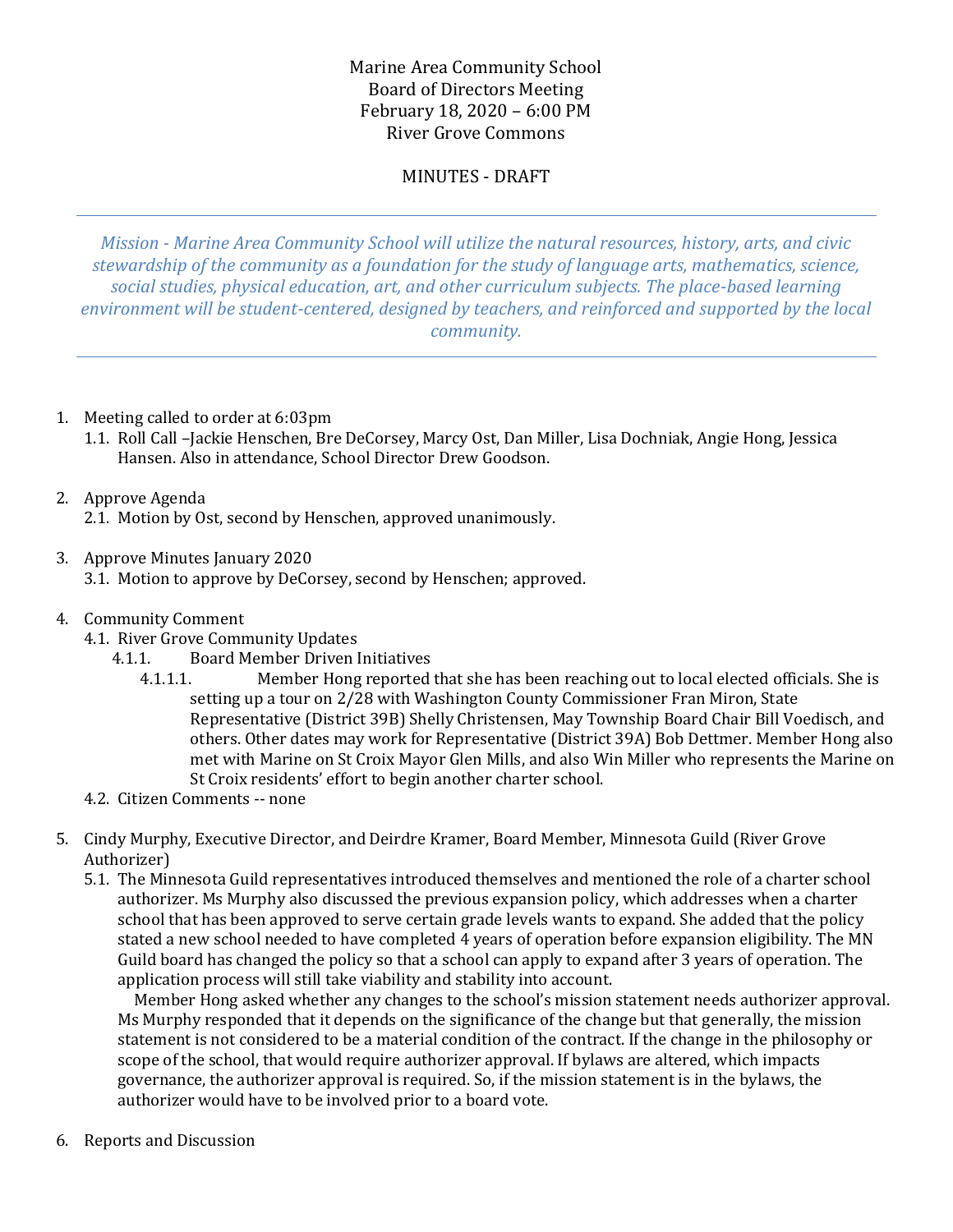6.1. Director's Report – Drew Goodson

Currently 192 students enrolled.

 Enrollment for next year is underway. We continue to track returning students (30 nonresponses so far), and have emailed offers to enroll for available positions to new students. About 60% of  $5<sup>th</sup>$  graders have indicated they will be returning for 6th grade.

 Kindergarten roundup planning for end of March or early April is underway. We have 40 applicants at this time for K.

One of our marketing goals is to fire up the Instagram account and show off our campus.

Site planning is underway for next year.

Trollhaugen Day for the whole school is coming up.

 Our partnership with the YMCA/Forest Lake Branch is coming together, headed up by Kit Swanson. He will help us with an after-school fishing/archery program (funded by the DNR grant); during the day on Thursdays for outdoor education and recess; and team building with the staff.

 We held a PTO-sponsored Community Day on campus with a great turnout and even a few new families. The teachers met for a professional development day on 2/17/20. Member Hansen and Director Goodson reported that the teachers broke into committee groups to discuss literacy, environmental education and the school's partnership with Big River Farm and how to fill the gap left by the closing of Warner Nature Center, facilities and classroom spaces, assessments, campus beautification, contracted specialists and scheduling specialists for next year, school culture and team building.

6.1.1. Teacher Contract Renewal Timeline

Director Goodson will send out an Intent to Return Survey to teachers by Friday 2/21. This is due on 3/16, with contract renewals by 4/6.

 Teacher evaluations are also about to get underway, with a self-evaluation rubric going out on 3/2 which is based on Minn Dept of Education guidance. Goodson is doing 2 short visits per classroom, with longer observations the week of March 16. Parent-Student Surveys will be sent out on 3/6. Smart goals and personal development plans will be made in mid April through May.

## 6.1.2. New Teacher Recruitment Timeline

Director Goodson will begin the new teacher recruitment process on 2/28 for any vacancies; resumes will be due on 3/20 and interviews the following week. Board Chair Miller mentioned that the Board Personnel Committee could assist with the process, with Goodson suggesting teachers and perhaps parents also be involved.

6.1.3. PTO Report: Katherine Hardie, PTO Co-chair

Donation by the PTO to the school of \$5000 was made.

 Community Day went well. Could expand a bit next year to be a mini-carnival or something small. Read-a-Thon going well; \$1000 online donations so far, waiting to see what cash donations are made.

 Planning a field day for the spring with Katie Bruns, PE Teacher. Also planning a Fun Run on campus, similar to last year's Color Run, although it won't be on the last day of school because of all the activity on that last day. Board Chair Miller mentioned that we could make more use of the campus trails.

Staff appreciation plans still underway.

Planning a pancake breakfast to raise money for the 6th grade Camp Widjiwagan trip.

 The PTO is working on expanding recycling on campus and will work with staff to implement more recycling.

 The PTO is also working on a spring cleaning plan and will work with staff on that as well. Lisa DeMars reported that the school has \$2500 in "Scholastic dollars" which we could use on books for the school.

## 6.2. Board Member Reports

## 6.2.1. Financial Report – Marcy Ost

 The Finance Committee met on Friday. Enrollment is at 192. The approved budget is for 205 students, but the School Director is running the school based on actual enrollment. Therefore, the debt reserve is not being funded as much (operations expenses are not affected very much). Many small steps are being taken to save money. Contracted expenses look elevated due to snow removal. Capital expenditures are up because of old Admin building renovation. At the last board meeting, Kyle Knudson of The Anton Group expressed the opinion that school is financially stable; we have not had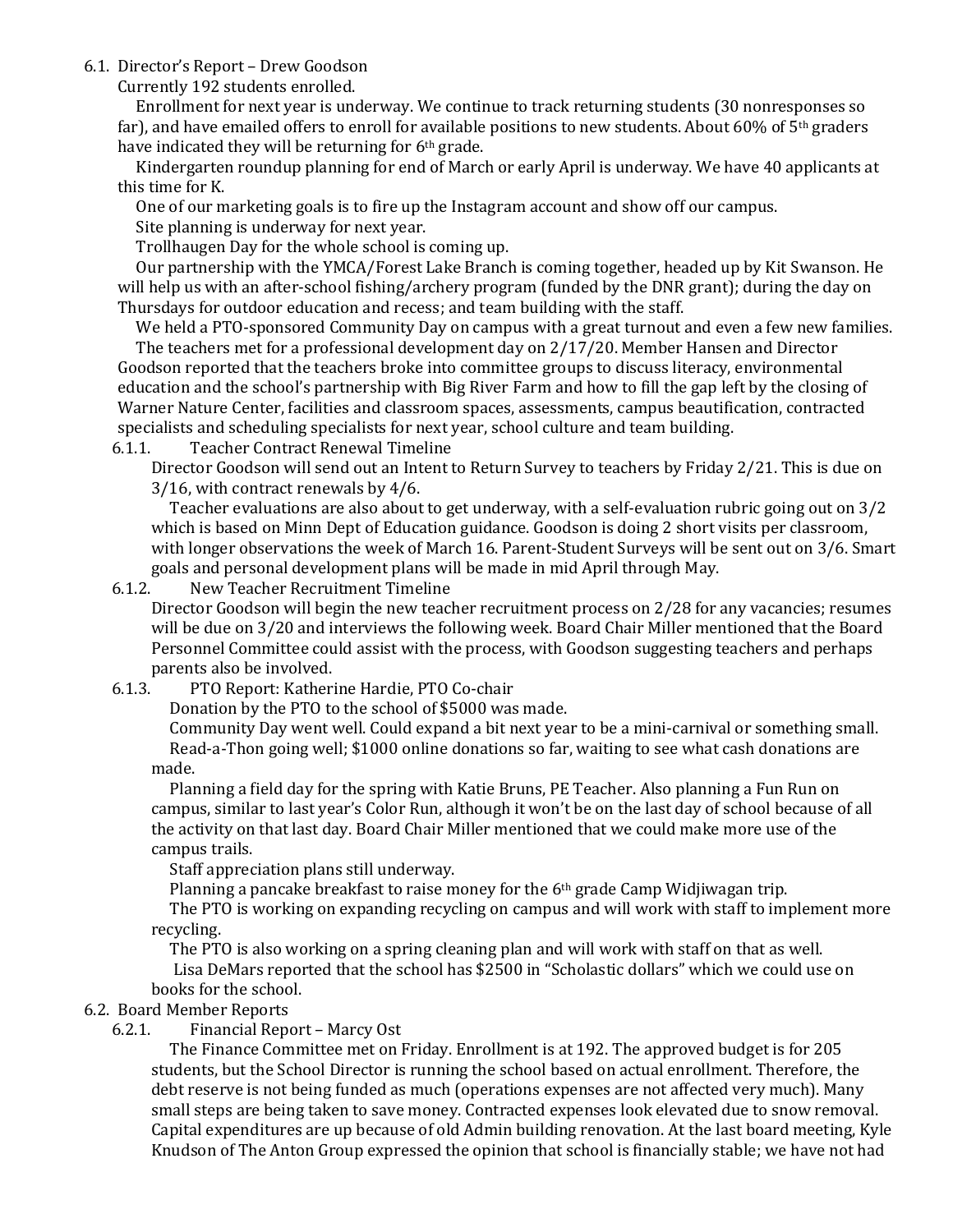to draw on our line of credit and don't plan to. Board Chair Miller said official budget revision is expected in the spring.

 IRS 990 Form Approval: Fiscal Year ending July 2019. Motion to approve by Ost; second by Henschen; approved unanimously.

 Check Registry and Credit Card Statement Approval. Motion to approve by Dochniak; second by Henschen; approved unanimously.

6.2.2. Operations & Facilities Report – Dan Miller

 Employee Handbook update: School Director and Board Member Ost, with HR contractor Kraus-Anderson review, made updates to the section regarding progressive employee corrective action. Board Member DeCorsey reported that she reviewed the minutes from the Nov 2019 meeting, and noted that Member Hong suggested changes to the employee corrective action section of the handbook. The handbook was approved as amended at the November meeting.

 Bylaws update: Board Chair Miller talked to attorney Laura Booth, who has done a lot of charterschool work. Ms Booth recommended that the MACS Board highlight areas in the bylaws that may need updating, and she will look at them with an eye toward Minnesota compliance. Miller will create a subcommittee that includes Members Ost and Hansen, School Director Goodson, and Teacher Annie Beck, to review the school's bylaws and amend them before the school's annual meeting, when board elections take place. The main area for consideration is the role composition of the board, such as "community member," "teacher," and "parent." The authorizer will also need to approve the bylaws.

 May Township CUP (Conditional Use Permit) Amendment update: At the last meeting, the Board approved the engagement of an attorney to review the CUP amendment for long-term planning. The CUP specifies a cap of 235 people to be on the campus at any one time. Attorney Jay Squires was hired, and he attended the most recent May Township board meeting along with Goodson, Ost, Hong, and Miller. Kou Vang, an advisor, also attended. The school has agreed to conduct a traffic study, which may cost \$7000-\$9000. The school will also engage a civil engineer to discuss a site plan. The attorney will help the school understand clearly what should and should not be included in a CUP. Member Hong asked if anyone had sought advice from other area charter schools; noted that even if the number of kids at the school remained as is, there are concerns with area roads; and noted that when Marine and Withrow schools closed, the May Township Board wrote letters to the 834 district opposing the closing and supporting their residents. Community member and May Township resident Hannah Bredahl spoke to the need of a school that serves local residents. PTO Co-chair Hardie said they could help organize a group of May Township parents to represent the school at a planning commission or township board meeting.

#### 7. Old Business

7.1. Grant Writer Proposal Follow-Up – Bre DeCorsey

 Member DeCorsey and Chair Miller have been meeting with Cass Erickson, who is working on a proposal and outline for grant writing. An outstanding question is how much money does the MACS Board want to invest in pursuing grants. DeCorsey shared the proposal and resume.

- 7.2. Strategic Planning Process Angie Hong
	- 7.2.1. Updated Timeline and Goals Outstanding questions include subcommittee framework and makeup. Student learning assessment is one of the teachers' main interest areas; also grade configuration of K-5, K-6, or K-8 or other, the decision timeline, feasibility, and how to make the decision.
	- 7.2.2. Teacher-Board Workshop is planned for Feb 21. Members Dochniak and Hong will attend along with the teachers.

#### 8. New Business

8.1. Board Reporting to the River Grove Community – Bre DeCorsey

 Member DeCorsey suggested that there be a vehicle for communicating Board highlights to the parents, and also the teachers and staff. Member Hong suggested that she as Board Secretary draft the highlights for Director Goodson to forward and Ele Anderson to put in the newsletter. Member Ost also suggested Board members take turns.

8.2. Class Sections for 2020-21

Board Chair Miller noted that the two current 5<sup>th</sup> grade classes will probably go to one 6<sup>th</sup> grade class for